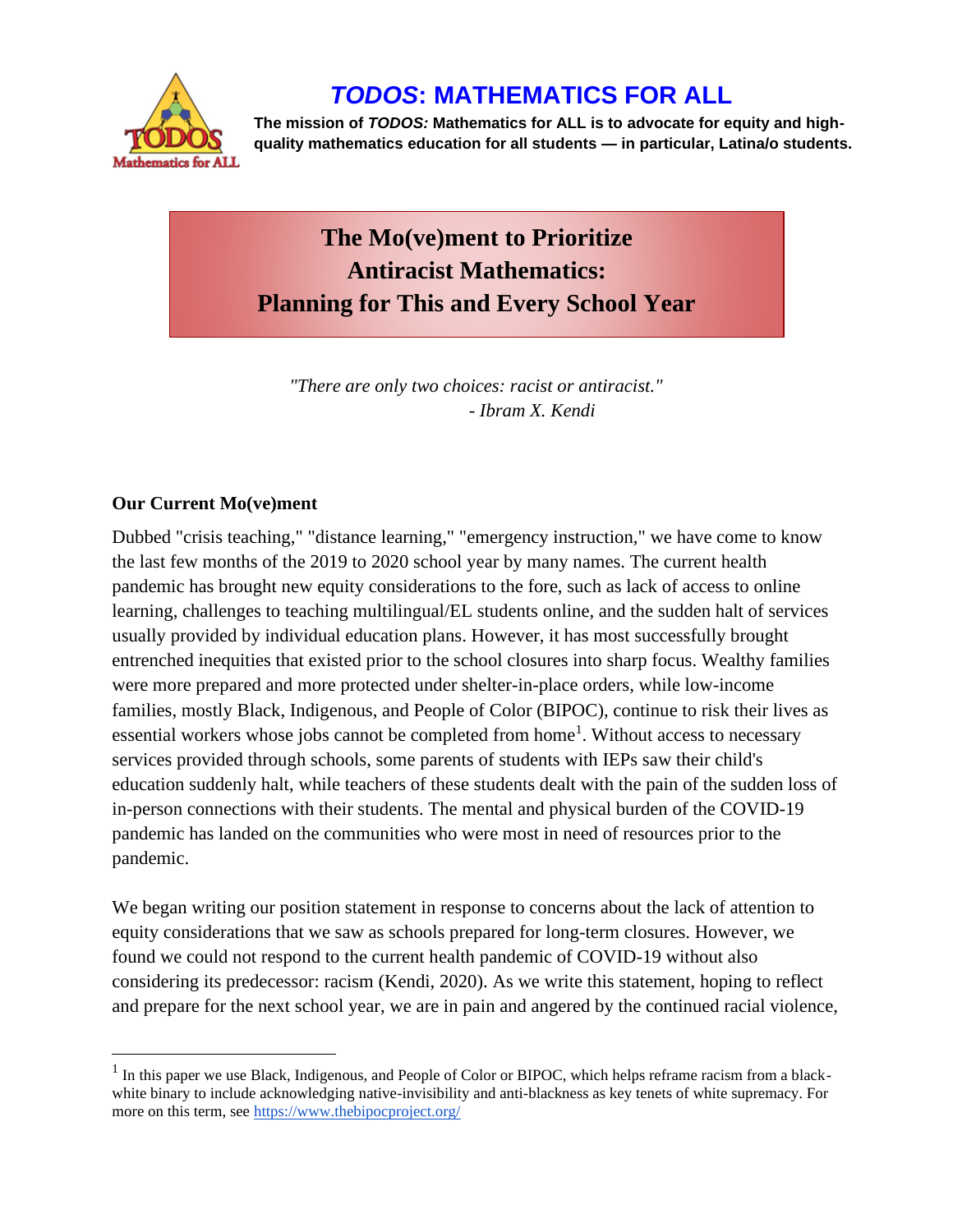the murder of Black and brown people by police, and the continued state-sanctioned violence against protesters. We are mathematics educators. We cannot look away or claim a privileged stance because we might prefer to believe mathematics is a culturally or politically neutral subject<sup>2</sup>. All levels of teaching mathematics are imbued with the same racism and violence that permeates all schooling. To quote our TODOS President Linda Fulmore, in [her message from](https://www.todos-math.org/president)  [June 2, 2020,](https://www.todos-math.org/president) "We can no longer believe that a focus on curriculum, instruction, and assessment alone will be enough to prepare our children for survival in the world. We need antiracist conversations for ourselves and for our children."

In light of reverberations through the education world due to the myriad of issues spurred on by the twin pandemics of racism and COVID-19, we reassert our guiding principles and pledge ourselves anew to social justice in mathematics education. Our position is to prioritize antiracist mathematics education for all students as we prepare to return to school this fall and the years to come. An antiracist position in mathematics education is a pledge to dismantle systems and structures that maintain racism within teaching and learning mathematics from challenging belief systems that perpetuate microaggressions to disrupting the role mathematics classes play in pushing students out of schooling. We pledge to more thoroughly develop and lead the way with frameworks for antiracist mathematics classrooms.

### **Recommitting to Our Essential Actions**

In 2016, TODOS [authored a joint position statement with NCSM](https://www.todos-math.org/socialjustice) in which we outlined the meaning of and need for a commitment to social justice in mathematics education. At the time, we could not have foreseen the crisis brought on by the current pandemic and the concurrent civic action around our country's deep racial wounds. While the former's large-scale dangers necessitate distance and isolation, the individual and moral tragedy of the latter implore immediate and collective action. In the sections below, we revisit our 4 Essential Actions and filter them through our current moment to guide as schools prepare for the 2020-2021 school year.

#### *1. Eliminating deficit views of mathematics learning*

Following school closure due to COVID-19, we have noted a resurgence of deficit views of students when they are described as "behind" or "unable to catch up since they missed so much school." We believe this description of students is harmful. It frames students as individually responsible for a loss of learning and detracts from the broader issues of students and families surviving through a pandemic. Mathematics learning is a messy web of interconnected concepts.

<sup>&</sup>lt;sup>2</sup>. For a more in-depth discussion on the cultural and political aspects of mathematics see our TODOS blog on ethnomathematics: [https://www.todos-](https://www.todos-math.org/index.php?option=com_dailyplanetblog&view=entry&year=2019&month=05&day=22&id=11:ethnomathematics-mathematics-de-todos)

[math.org/index.php?option=com\\_dailyplanetblog&view=entry&year=2019&month=05&day=22&id=11:ethnomath](https://www.todos-math.org/index.php?option=com_dailyplanetblog&view=entry&year=2019&month=05&day=22&id=11:ethnomathematics-mathematics-de-todos) [ematics-mathematics-de-todos](https://www.todos-math.org/index.php?option=com_dailyplanetblog&view=entry&year=2019&month=05&day=22&id=11:ethnomathematics-mathematics-de-todos)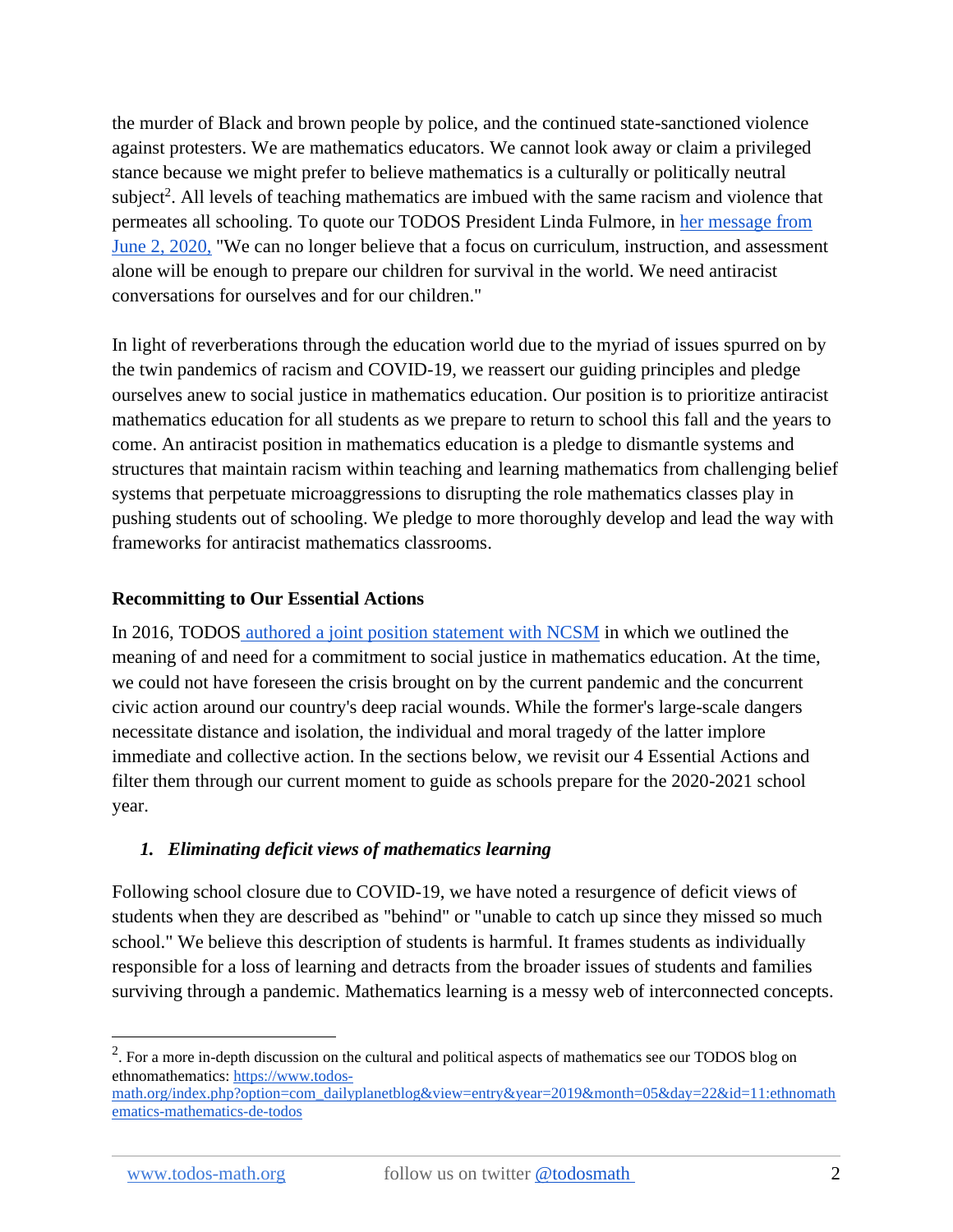So we assert that instead of being distracted by framing students as lacking skills, we use the fall to start anew from an asset-based perspective. We urge policymakers, school district administrators, teachers, curriculum developers, and software developers to avoid playing into the fear-inciting discourses of students falling behind and ranking them by perceived ability.

To take it a step further, in this moment we must rethink what counts as valid mathematical knowledge. Bettina Love (2019) describes schools as sites of pain and violence for Black and brown students, which she calls *dark suffering*: "To understand schools as sites of dark suffering is to understand how antidarkness works in the day-to-day lives of both dark and White children" (p. 15). We are complicit in dark suffering in our mathematics classroom in many ways. Ignoring racism, making excuses for why we aren't expecting some students to be good at mathematics, and treating BIPOC children as devoid of knowledge that is valuable for learning mathematics are examples of complicity. If we truly believe that we are moving towards assets-based views of students, we must expand our understanding of what it means to be good at mathematics, make space for alternative ways of knowing and doing mathematics based in the community, and acknowledge the brilliance, both in mathematics and beyond, of BIPOC in our classrooms. We must be explicitly antiracist.

#### *2. Eradicating mathematics as a gatekeeper*

Teachers have long lamented the variability of skills students bring to the classroom, which reinforced a narrative that what is most important is what students do not know versus what they do. We have noted genuine concern from teachers who are worried that due to the interrupted education caused by schools shutting down that their most vulnerable students are not ready to learn new concepts or advance to particular mathematics classes (e.g., do not know their math facts, are not ready for calculus). However, we reassert a position that we have held for quite some time, which is that systems that sort students on perceptions of "mathematical readiness" contain hidden racial and ability biases. There is a difference between assessment systems designed to provide teachers with information on how to work from students' understanding of new mathematical ideas, and assessment systems used to sort students based on perceived readiness. The latter has no place in mathematics education.

We have to break from the notion that learning mathematics must be a linear and procedural endeavor mastered through rote practice and memorization. Instead, we must recognize and emphasize that interconnected concepts lead to stronger foundations in mathematics and stronger personal and mathematical identities.

Leadership can prioritize supporting teachers to draw on the knowledge of students to develop key mathematical ideas. Some of the powerful schemas students bring to understanding school mathematics are not from school but from their lived experiences, which can serve as anchors into formal school mathematics (Gonzalez, Andrade, Civil & Moll, 2001).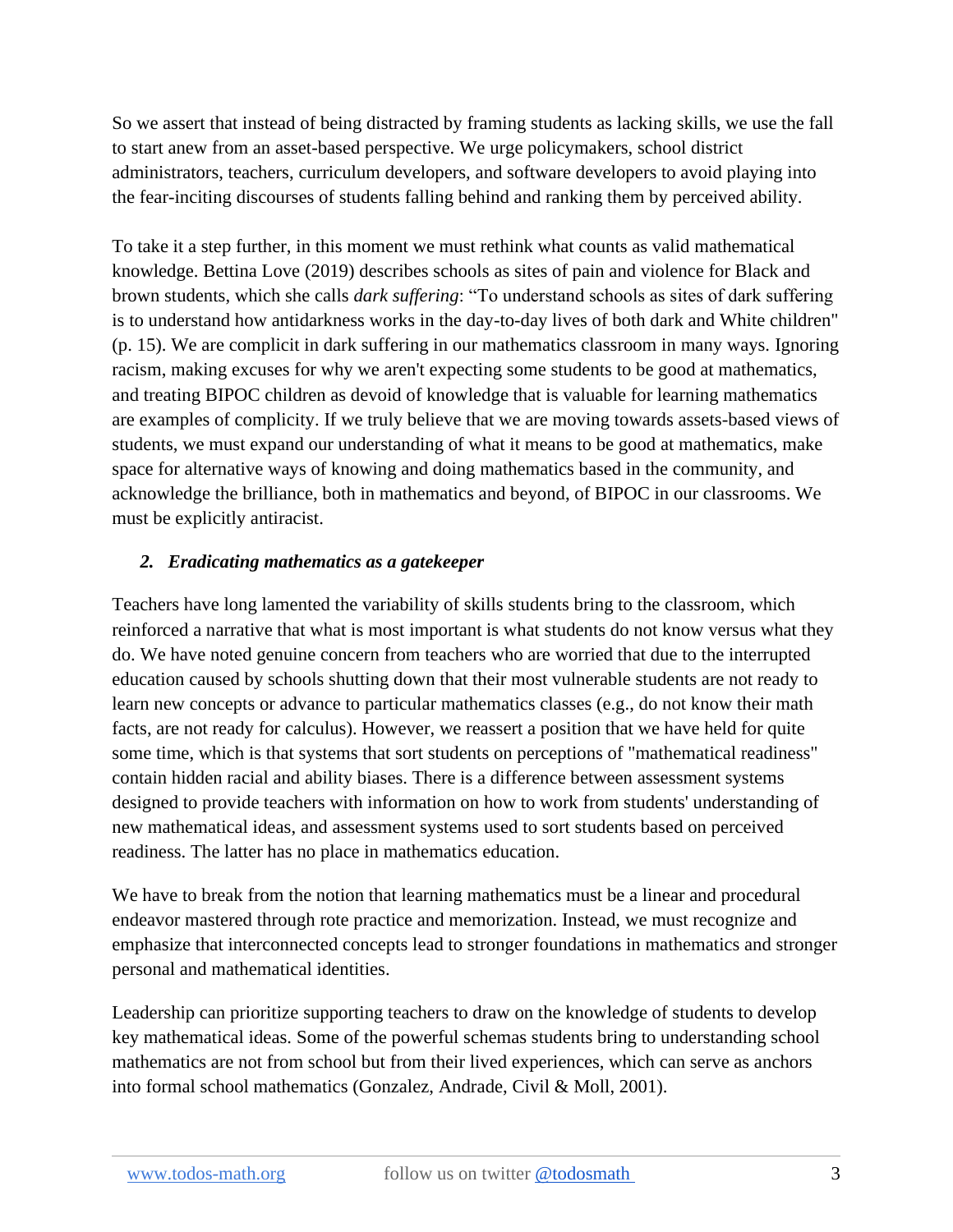Similar to our argument about eliminating deficit views of students through assets-based perspectives, we again assert that the gatekeeping nature of mathematics must be eradicated. We see progress towards this when schools are detracked, when college-credit earning courses such as AP and IB are open to all high school students who choose to enroll, and when prerequisite courses are no longer required for undergraduate students to access college-level mathematics courses.

### *3. Engaging the sociopolitical turn of mathematics education*

Instead of shying away from the political nature of mathematics and mathematics education, we instead assert a need to understand their dynamic, political, historical, relational, and cultural interplay (Gutiérrez, 2013). We committed ourselves to this understanding of the sociopolitical turn in mathematics education in our 2016 statement; however, we revisit it through a foundation of antiracism now. We cannot say teaching mathematics in an antiracist classroom is too much to expect of ourselves. The protests in the streets are a call to engage the sociopolitical turn in all aspects of education, including mathematics. We must stay committed to the role that mathematics teaching and learning plays in our current Black Lives Matter mo(ve)ment and an antiracist society.

In part, we call on leaders in mathematics education to rethink collective action. We have to reimagine the role of parents working with teachers and school systems. We have to reimagine how our organizations work with and in school districts. In many ways, the current pandemic has opened up the space for new collaborations. As parents, teachers, and researchers, we have witnessed the deep commitment of parents to their children's education during this crisis as well as before. This is our moment to bring families and schools to new levels of collaboration by explicitly including parents in policy decisions as well as teaching mathematics.

### *4. Elevating the professional learning of mathematics teachers and leaders with a dual focus on mathematics and social justice*

It is our position that professionalization of teachers means humanizing them: they are complex, multi-issue people who care deeply about students and who are capable of engaging with deep work to serve their communities. However, teachers are often both systematically denied autonomy over their own instructional decisions and lack resources to ensure powerful learning happens in their classrooms. This form of deprofessionalization of teachers may be why many teachers think that implementing a curriculum is their primary responsibility. This is a reasonable response to a system that evaluates teacher effectiveness by testing student retention of content, rather than students' confidence with the subject, agency development, or relationship with their teacher. We call on all levels of leadership to support teachers as professionals and provide them with the resources to be antiracist mathematics teachers.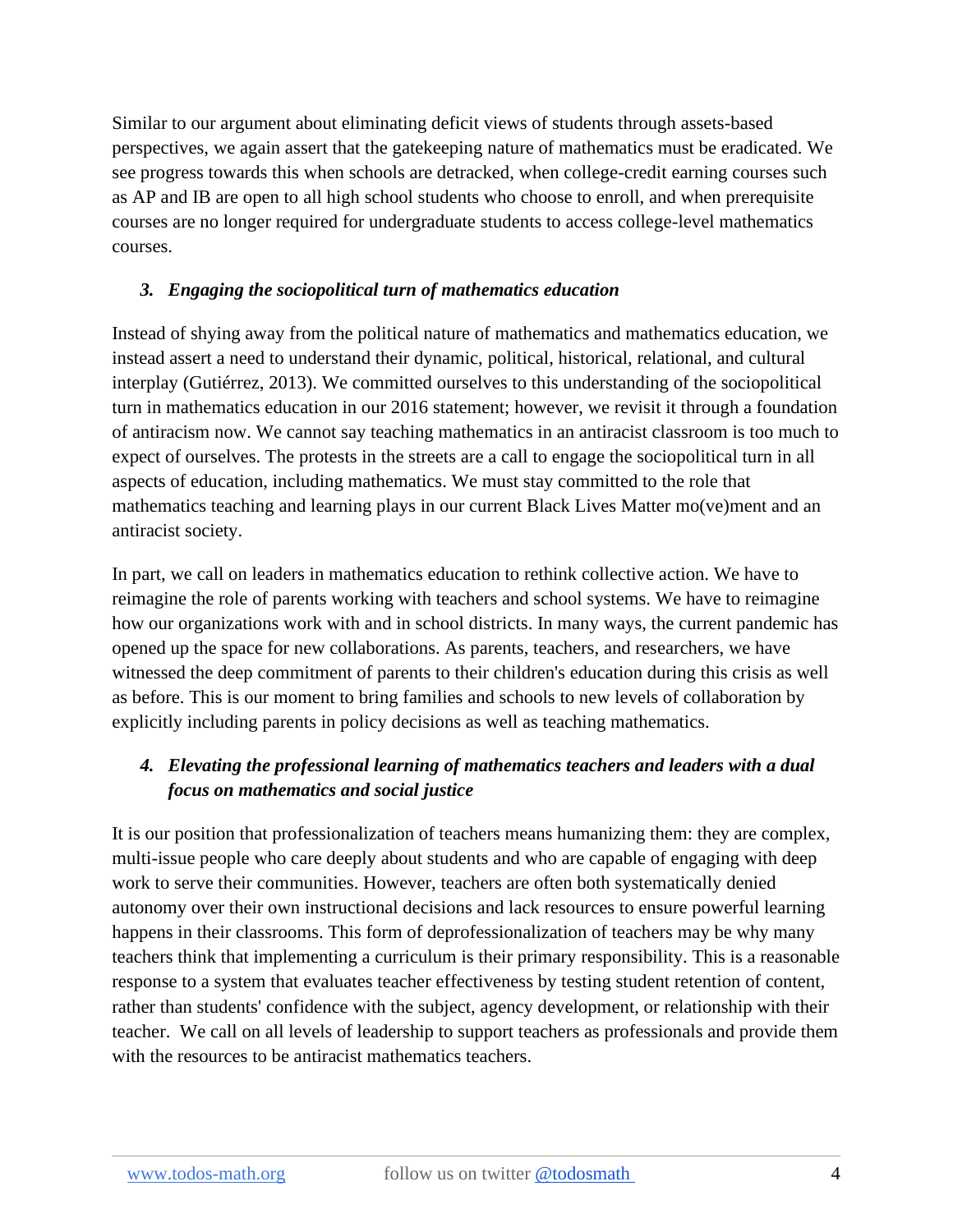We originally asserted a *dual* commitment to mathematics *and social justice*. TODOS has worked to provide increased access to professional development focused on social justice leadership and teaching, as well as made resources available for members and non-members alike (e.g., video recordings of recent sessions of [TODOS Live\)](https://www.todos-math.org/todos-live).

Frequently it is the labor of BIPOC (teachers and parents) that drives the initial professional development around social justice issues, but follow-through is often not prioritized by administrators and district leadership. This could be because some underlying theories of how one learns to teach and how one should teach are not compatible with social justice frameworks or because many leaders of professional development in mathematics are not themselves fluent in the language of antiracism. For example, many mathematics teachers newly open to taking up teaching for social justice are rushing to try curriculum in their classroom where the students look at racialized violence through a mathematical lens (e.g., activities in *[Rethinking](https://rethinkingschools.org/books/rethinking-mathematics-second-edition/)  [Mathematics](https://rethinkingschools.org/books/rethinking-mathematics-second-edition/)* or *[High School Mathematics Lessons to Explore, Understand and Respond to](https://us.corwin.com/en-us/nam/high-school-mathematics-lessons-to-explore-understand-and-respond-to-social-injustice/book262378)  [Social Injustice](https://us.corwin.com/en-us/nam/high-school-mathematics-lessons-to-explore-understand-and-respond-to-social-injustice/book262378)*). Mathematics lessons that focus on understanding social and racial injustices are an important piece of the broader struggle for justice. However, if we as teachers simply take an activity and implement it in our classrooms without first doing the self-reflective work to understand how we all are impacted by racial trauma, then we may not be able to engage with the lesson in ways that are positively impactful for students. It takes time to do the hard selfreflective work of understanding how we are all impacted by racial trauma and then take steps to heal from it (Menakem, 2014) – time that our communities need mathematics teachers to take.

#### **Preparing for the Unknown: Four Areas to Weave Together in Mathematics Education**

Although we do not know what will happen in the months to come in terms of both the COVID-19 pandemic and global racial trauma, TODOS remains committed to social justice for all students. While we cannot solve all the issues in our schooling system, we can understand how mathematics education plays a role in exacerbating or solving those problems. We can accept our responsibilities to acknowledge the disparities, act, and hold ourselves and each other accountable. In a recent panel, teacher Marylin Zuniga captured a lasting sentiment reflective of our twin pandemics: "You have to make sure that your priorities are with the liberation of Black and brown children."*<sup>3</sup>* In our work as mathematics educators, how do we show every day that our priorities lay with the liberation of Black and brown children?

<sup>3</sup> Transcribed from Education for Liberation Network's webinar *Repurposing Our Pedagogies*, streamed live on June 2, 2020, retrieved from<https://youtu.be/39A0qBGb7WM>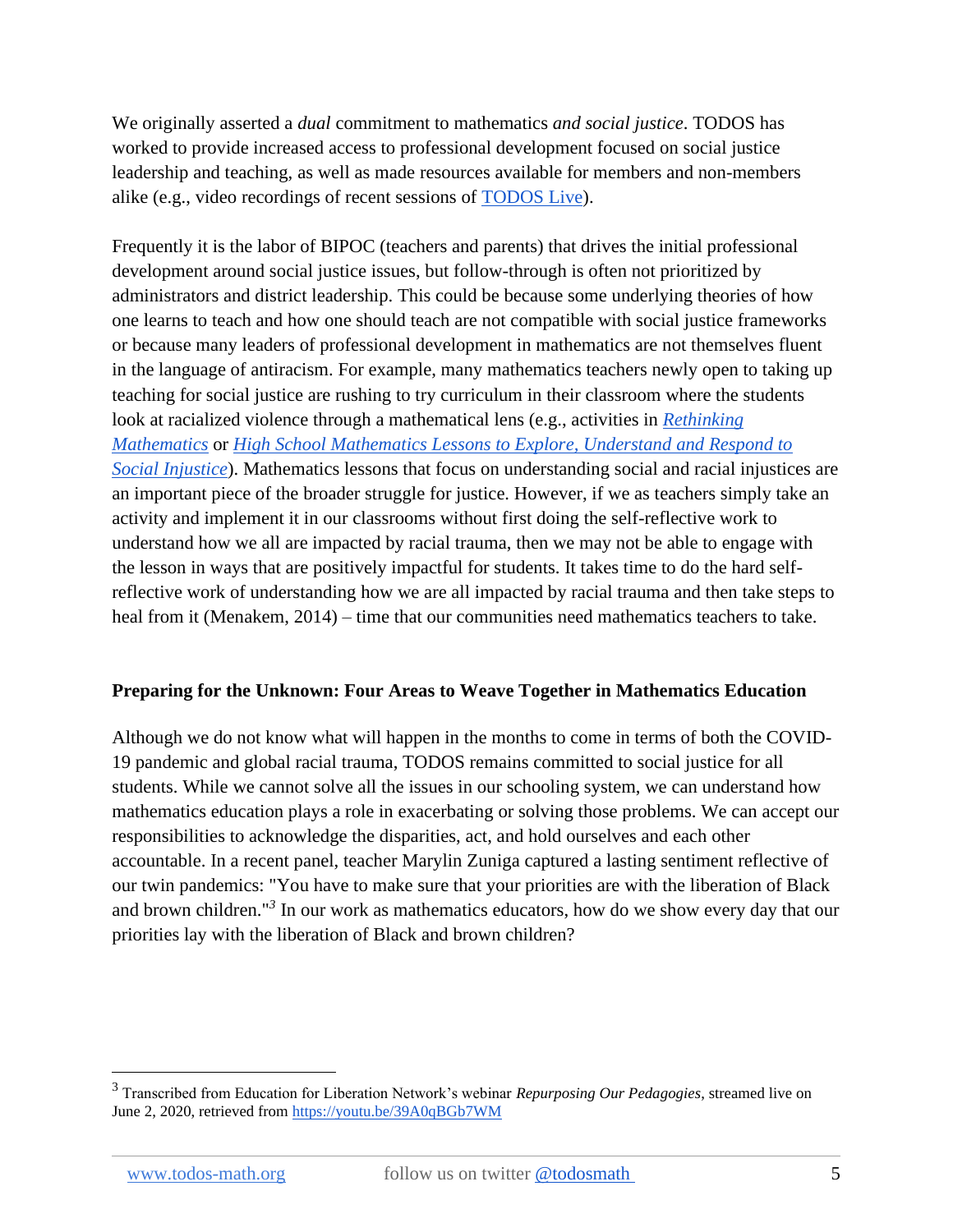

*Picture above: Four Key Areas to Weave Together in Mathematics Education* 

We have more to say that speaks to the urgency of preparing for distance and hybrid learning this fall. Four key areas appear to us to be most in need of attention as we prepare for mathematics teaching in the coming school year:

- Prioritizing meeting the social and emotional needs of students in mathematics classrooms in light of the historical moment they are living through
- Careful consideration of when and how to assess mathematical knowledge in ways that account for social and emotional needs of students
- Radically restructuring the parent-school relationship to position parents as central to student learning when schools are closed as well as when they re-open
- Access, evaluation, and design of technology for distance and hybrid learning that accounts for differences in internet access across communities, among other considerations

Shortly, TODOS will release four additional commentaries on these key areas for consideration as we prepare for the 2020-2021 school year. We hope the acknowledgments, recommended actions, and accountability steps will inspire *ánima* in all of us doing the necessary work for lasting change.

In Solidarity,

The Leadership of TODOS Mathematics for All